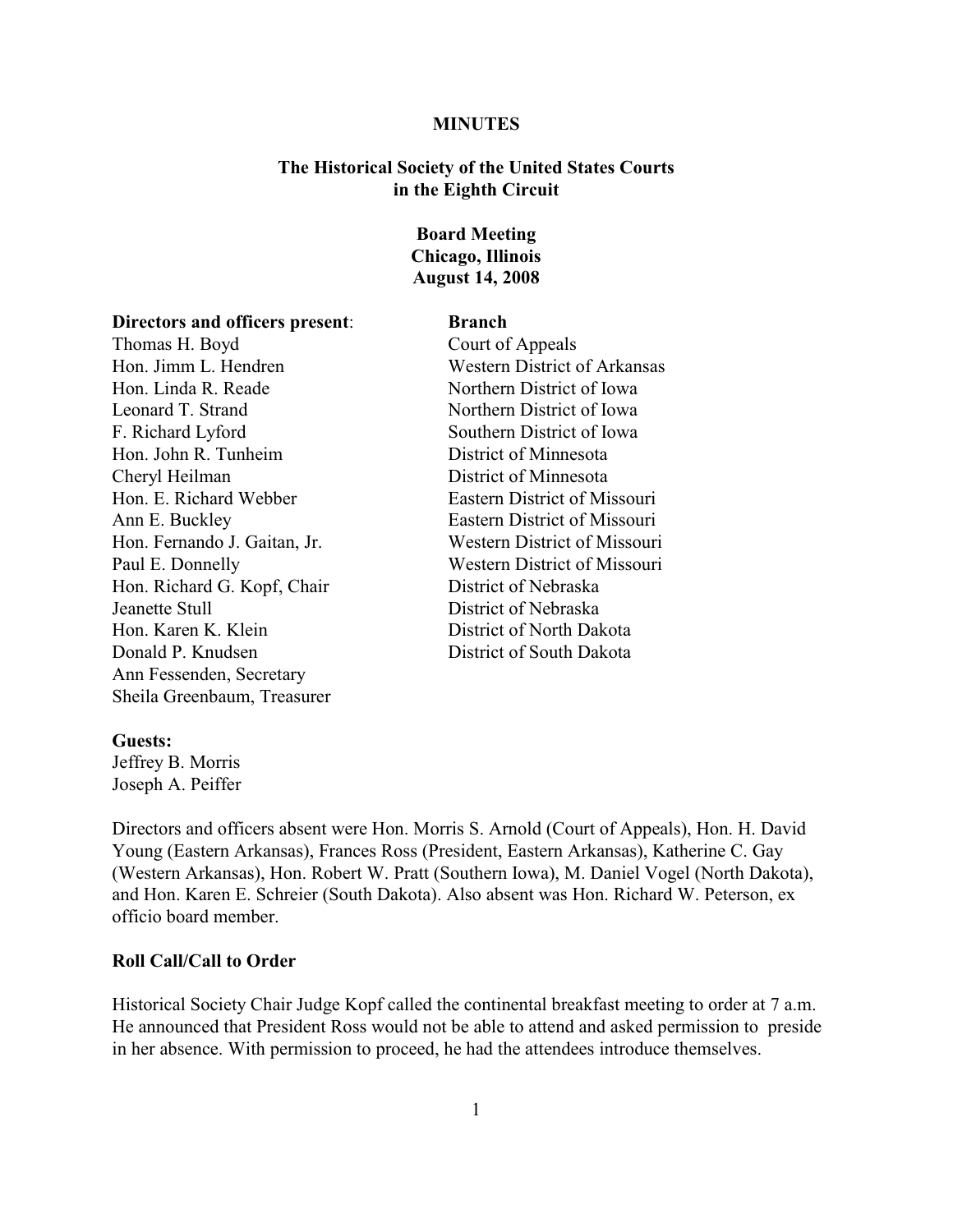Following introductions, Judge Kopf encouraged all to read Jeffrey Morris' outstanding account of the history of the Eighth Circuit, *Establishing Justice in Middle America*, recently published by the University of Minnesota Press in December of 2007. He then asked Prof. Morris to speak.

Prof. Morris thanked Appeals branch President Tom Boyd, Judge Heaney, Judge Bright, and other judges of the Eighth Circuit for their support in his endeavor, noting their palpable interest in the history of the circuit. He expressed admiration for the region, the courts, and the role the courts have played in history.

Following Prof. Morris' comments, the minutes of the last meeting of the board on Oct. 3, 2007 were approved without change.

# **Secretary's Report**

Ms. Fessenden passed around a list of the officers and directors' contact information, asking attendees to check their names off to record attendance and to note any corrections needed.

Ms. Fessenden encouraged everyone to take a look at the display area where there were three displays prepared by the U.S. Courts Library Eighth Circuit: Empire in the Grasslands: The Eighth Circuit Before 1891, which was based on the introduction and first chapter of Prof. Morris' history, and the other two were on the Dred Scott case and Little Rock desegregation case.

# **Treasurer's Report**

Treasurer Sheila Greenbaum said the balance of the parent Society's account was approximately \$13,000 and the Appeals account was less that \$4,000. It was noted that both accounts would be reduced to cover the breakfast and the cost of supplying 360 copies of *Establishing Justice in Middle America* to the Article I judges and attorneys attending the conference.

A report was then given on the IRS' new requirement as of 2008 that non-profit organizations file an e-postcard when their gross receipts are less than \$25,000, as Ms. Greenbaum and Ms. Dunham, a member of Ms. Greenbaum's firm, had been researching this new requirement, and in particular, whether the parent organization should file a group return including all branches or whether the branches should file individually.

They concluded that separate filings are required, and Ms. Greenbaum reported that they had already filed an e-postcard with the IRS for the parent organization, but not yet for the subordinate branches by individual tax ID numbers. They will wait until the branch financial reports are all received to actually file the 990 e-postcards for the subordinate branches.

# **Branch Reports**

Judge Kopf then invited the branch representatives to report on their activities if they wished to do so.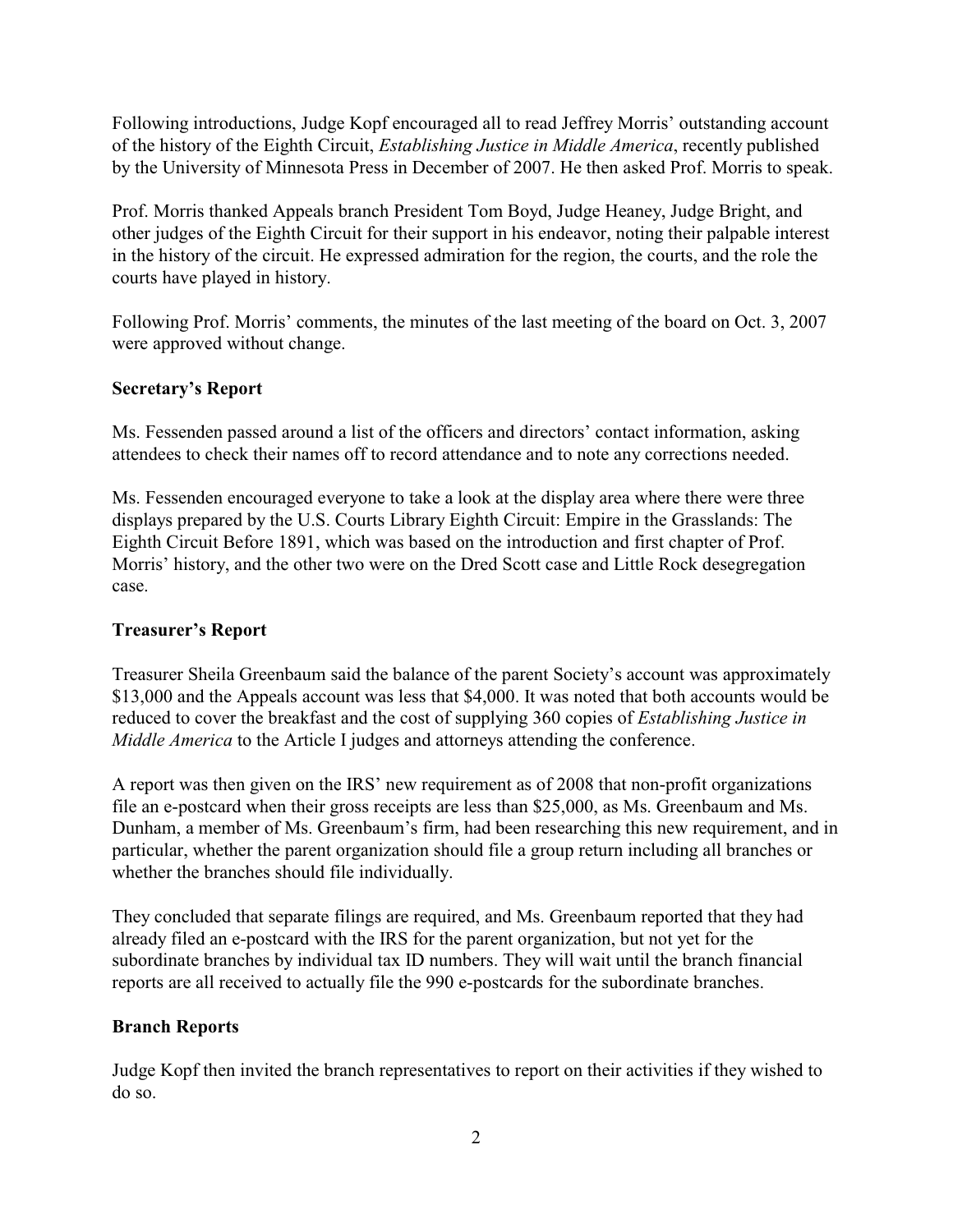### *Court of Appeals*

Tom Boyd noted that the main project, now completed, had been the written history, which had previously been discussed.

### *Arkansas Western*

Judge Hendren said the branch was interested in working with the new U.S. Marshals Museum in Fort Smith, Arkansas. He said that while he thought it a natural location for the museum, due to the district's legendary outlaws and "Hanging" Judge Parker, he learned that the museum was almost set up in Virginia. He said that the gallows were still there and that the museum would house a replica of Judge Parker's courtroom.

### *Iowa Northern*

Judge Reade reported that she, Mr. Lyford, and Mr. Strand were working to revive the branch. A kickoff event, held April 18 in Cedar Rapids, drew 20 to 30 attendees. A meeting scheduled for June 20 was cancelled as it fell on the day the flood crested in Cedar Rapids.

It was noted later that it would be important to document the historic flood and the district's immediate reestablishment of working operations in temporary spaces.

## *Iowa Southern*

Mr. Lyford reported that the branch had completed the oral history of Judge Fagg, who was interviewed by Judge Hansen, and a display of Supreme Court cases originating from the district. Mr. Lyford said he was working on oral histories of former Iowa Supreme Court justices.

#### *Minnesota*

Judge Tunheim and Cheryl Heilman reported that the branch has been engaged in several projects in honor of Minnesota 's sesquicentennial. The branch continues its display on Judge Rensselaer R. Nelson, the first federal judge in Minnesota, located in the lobby of the Minneapolis courthouse. The branch arranged for reenactors to portray Judge Nelson and Judge John B. Sanborn, who joined with other figures from Minnesota 's legal history to interact with members of the public at a sesquicentennial event at the State Capitol. The branch is trying to collect photos of courthouses no longer in existence and has plans to obtain archival quality negatives of these and other photos from the court's archives. The district has in the past arranged for videotaped interviews of judges on the court; this project continues and will be expanded to include a second videotaped interview of reflections by senior judges.

#### *Missouri Eastern*

Judge Webber reported that the branch secured an author, Burton Boxerman, to write the district's history. Mr. Boxerman has since drafted five chapters. The branch has worked with Southeast Missouri State University's video department to complete three of its planned six oral histories: Judges Hungate, Nangle, and Filippine. He said the department sent a van loaded with several thousand dollars' worth of equipment to record Judge Nangle's interview in Savannah,